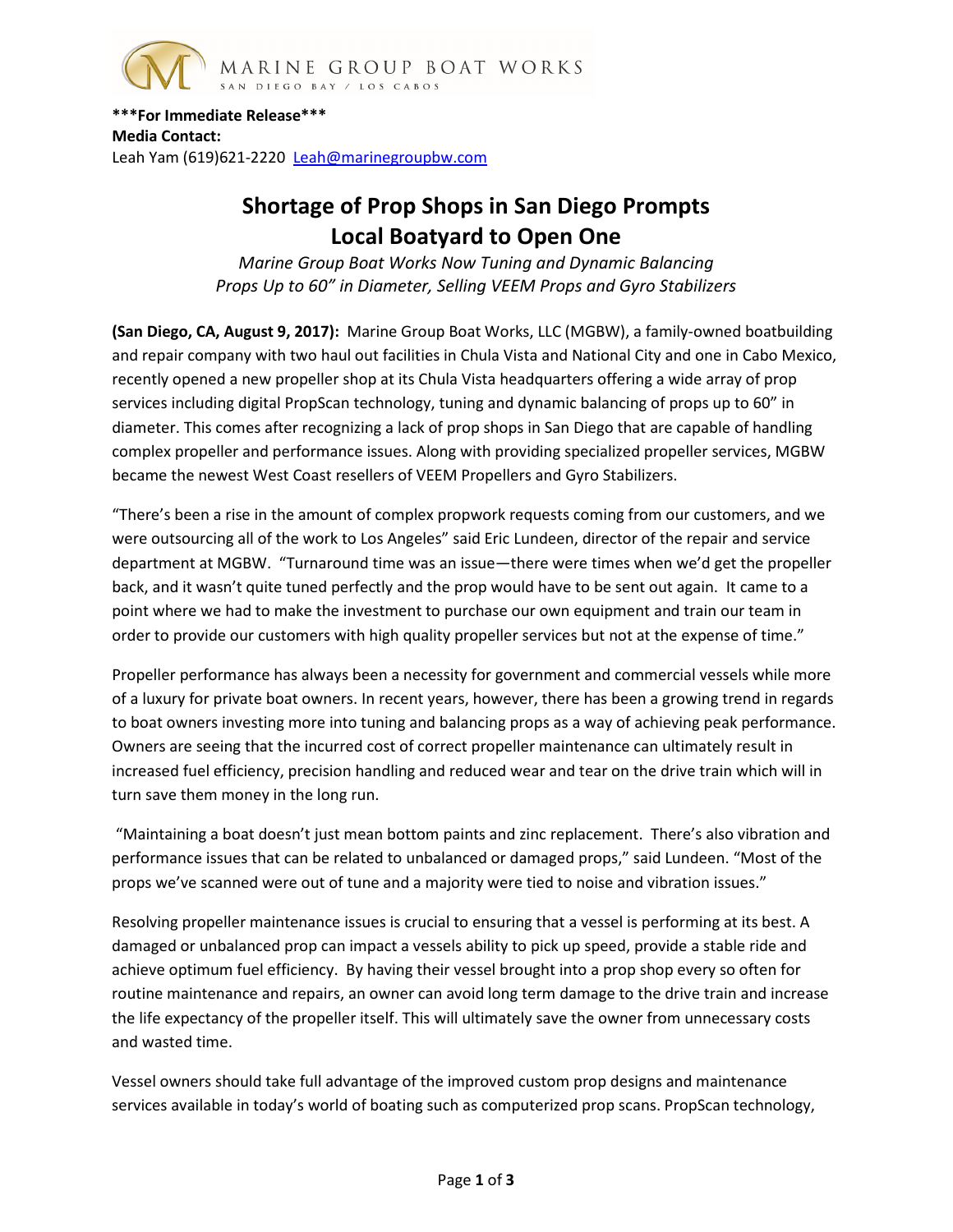

once developed and solely utilized by the Royal Australian, Canadian and United States Navy, has since introduced digitally precise propeller maintenance reports to recreational boat owners. PropScan allows MGBW to read tolerances on a prop to ensure that the technician's work in tuning the propeller is meeting ISO class standards for achieving the best performance out of the prop. By meeting the most accurately defined tolerance for propellers, ISO 484/2 Class S, a vessel's fuel efficiency can be improved by up to 20% and its top speed can be increased by up to four knots. Vibrations can also be eliminated allowing for a smoother ride, reducing any engine wear and long term damage to the propeller bearings. Digital prop scan reports also allow technicians to properly address common wear and tear issues to the blades such as cavitation, which can be caused by a number of factors all of which include operational flaws with the propeller itself.

"When fitting a boat with a new propeller it is important to take into account crucial elements such as its material, pitch, diameter, rake, direction of rotation, whether the prop blades should be cupped or not, and how many blades it should have. All of these factors play into how the vessel will handle and fare on the water," said Ian Green, MGBW's propeller specialist. "While selecting the correct propeller design is a huge key to a vessels performance and durability, without the proper maintenance it means almost nothing. It is paramount for owners to carry out their due diligence and routinely upkeep their propellers if they are aiming to get the best usage out of them."

If purchasing new props is in the boat owners' cards, then MGBW would be a one stop shop with their partnership with VEEM, a market leader in the propeller industry. VEEM consistently manufactures top of the line propellers through their use of 100% Computer Numerically Controlled (CNC) technology to machine props which allows them to produce equipment that surpasses ISO Class S standards. The superior quality of VEEM propellers stem from the exclusion of any hand finishing or grinding in the manufacturing process which can cause distortions in the blades. Employing CNC technology in their manufacturing process eliminates the possibility of any deviation in the quality of their propellers which makes their products almost a necessity in areas that require peak performance such as the sports fishing market.

To compliment VEEM's obsession of providing consumers with the perfect propeller they are currently leading the prop industry in innovations that not only increase vessel performance but also make adjusting blade pitch easy and cost efficient. They have incorporated their patented Interceptor design into each of their propellers which affords owners the ability to adjust blade pitch without having to pull their vessels out of the water. This was made possible by adding a groove into the pressure face of each blade that allows for an adjustable protruding strip to be inserted manually. The strips are available in different heights and angles, each one having a unique affect on the propellers pitch and the vessels overall ride. The adjustable pitch on all VEEM propellers make alterations virtually hassle free.

As VEEM continually improves the performance of its propellers, it has added technically advanced gyro stabilizing systems to its product line. VEEM gyro stabilizers pair perfectly with its propellers to provide vessel owners a more stable and comfortable ride on rough waters and in choppy weather conditions.

MGBW's new prop shop and updated inventory of VEEM props and stabilizing products is indicative of a new age in recreational yachting, one with an emphasis on comfort and optimal performance. These